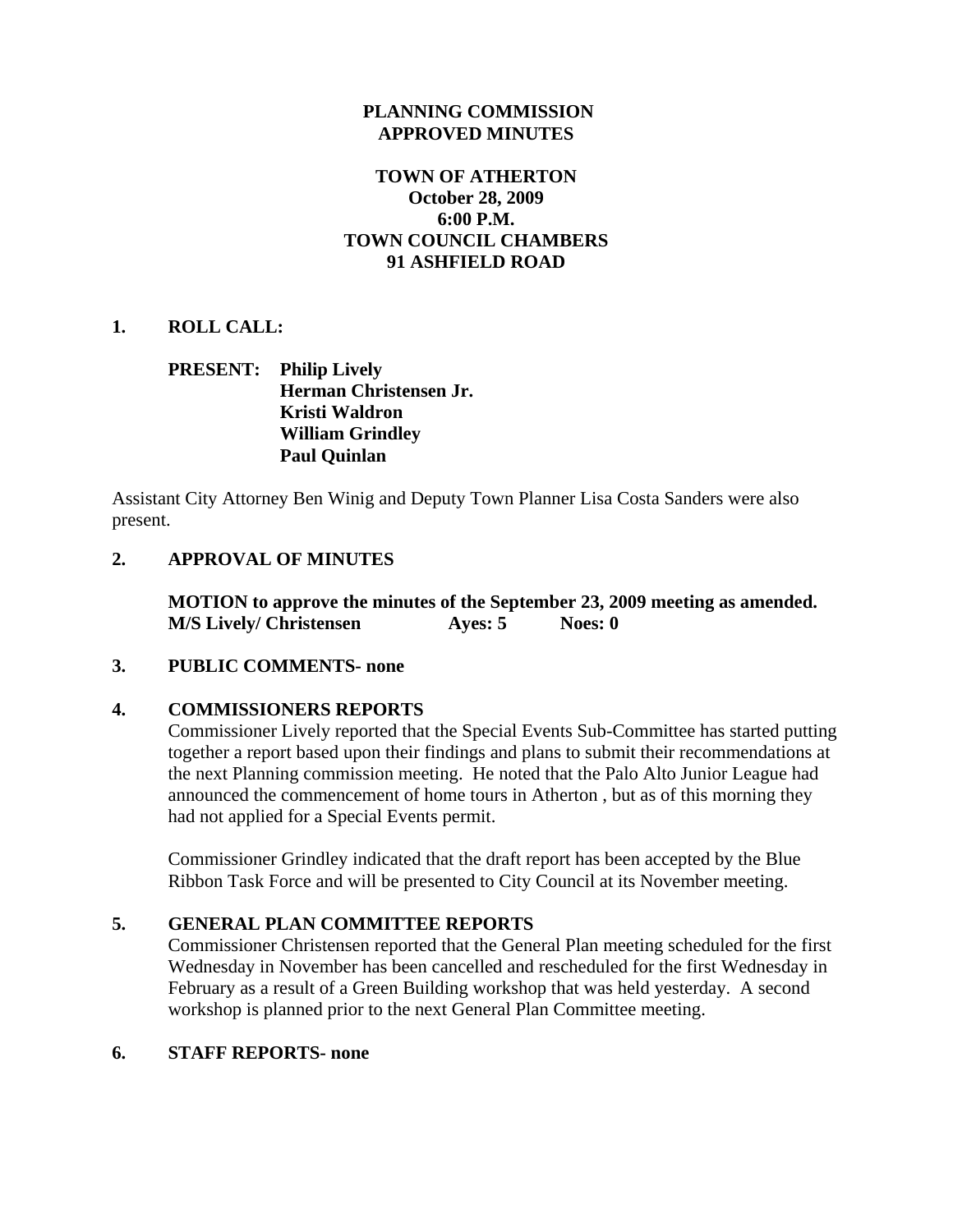October 28, 2009, Approved Planning Commission Minutes Page 2

#### **NEW BUSINESS**

**7. Variance- 81 Ridgeview –** Variance to allow an accessory structure to be located in the front yard. Atherton Municipal Code Section 17.56

Deputy Town Planner, Lisa Costa Sanders presented the staff report and indicated staff support for the request.

Commissioner Quinlan indicated that he was not present for the Planning Commission meeting in which this item was previously discussed. He asked about the discussion at that meeting.

Ms. Costa Sanders distributed copies of the Planning Commission meeting minutes when this item was previously approved.

### OPEN PUBLIC HEARING

Kurt Simrock, Arcanum Architecture reviewed the proposed plans. He noted that the three trees that would be removed are all less than 9" and therefore not heritage trees.

Commissioner Grindley questioned if the Magnolia tree is included in the tree removal. Mr. Simrock indicated that it is.

#### CLOSE PUBLIC HEARING

Commissioner Lively indicated he visited the site and spoke with the applicant and would support the variance. He noted that he'd like to add condition #5 that any exterior lighting on the garage be shielded and down lit.

Ms. Costa Sanders noted that this is a basic code requirement but could also be included in the variance certificate.

Commissioner Quinlan indicated he visited the site and expressed his support.

Commissioner Christensen indicated that he supported the item previously and continues to support the variance request.

Commissioner Grindley indicated he visited the site and expressed his support.

Chair Waldron concurred with her fellow commissioners and supported the variance.

**MOTION to approve the variance to allow an accessory structure to be located in the front yard at 81 Ridgeview based on the following findings and conditions as amended:** 

**M/S Grindley/ Lively Ayes: 5 Noes: 0** 

**Finding:**